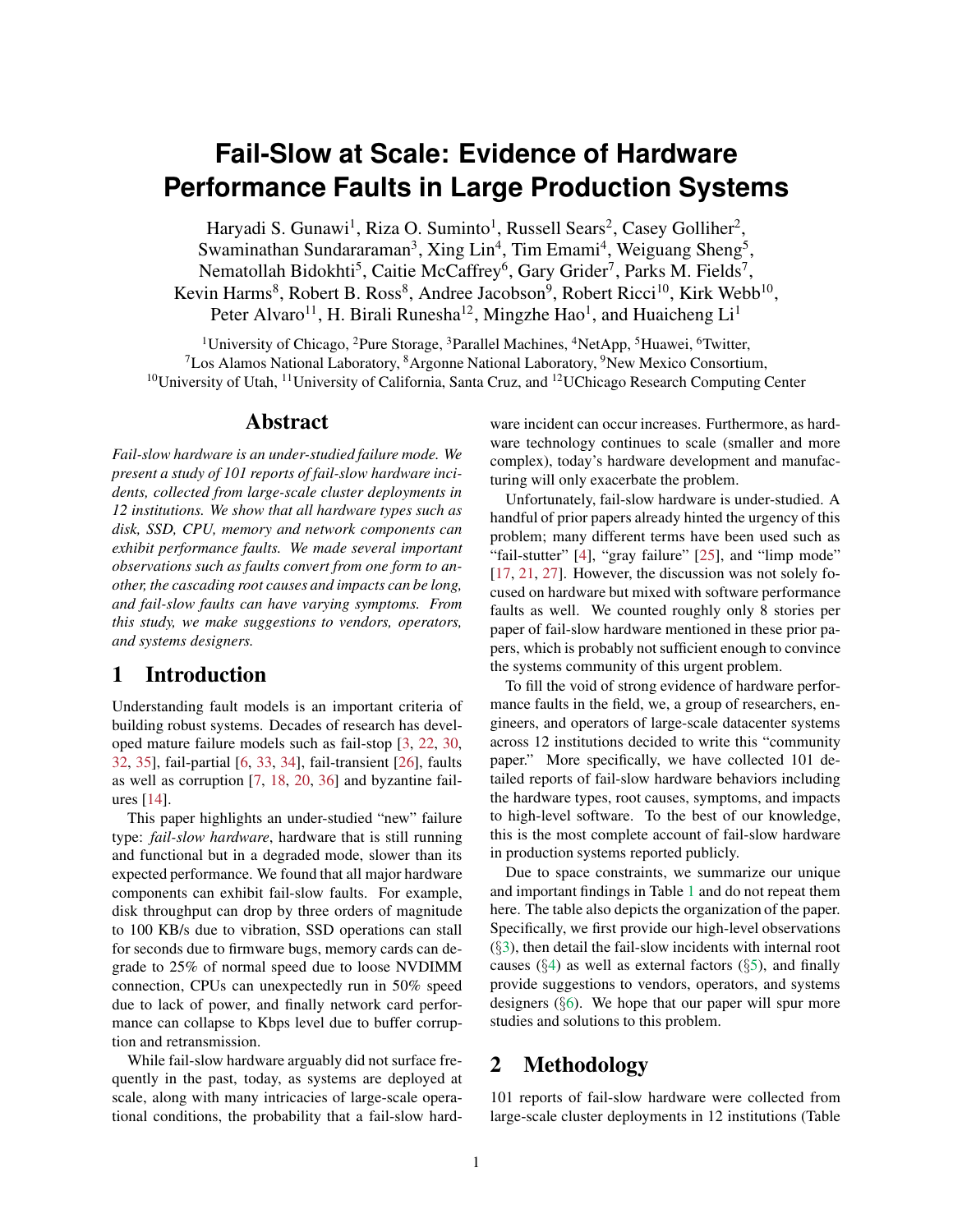#### Important Findings and Observations

§[3.1](#page-1-2) Varying root causes: Fail-slow hardware can be induced by internal causes such as firmware bugs or device errors/wearouts as well as external factors such as configuration, environment, temperature, and power issues.

§[3.2](#page-2-0) Faults convert from one form to another: Fail-stop, -partial, and -transient faults can convert to fail-slow faults (*e.g.*, the overhead of frequent error masking of corrupt data can lead to performance degradation).

§[3.3](#page-2-1) Varying symptoms: Fail-slow behavior can exhibit a permanent slowdown, transient slowdown (up-and-down performance), partial slowdown (degradation of sub-components), and transient stop (*e.g.*, occasional reboots).

§[3.4](#page-3-0) A long chain of root causes: Fail-slow hardware can be induced by a long chain of causes (*e.g.*, a fan stopped working, making other fans run at maximal speeds, causing heavy vibration that degraded the disk performance).

§[3.4](#page-3-0) Cascading impacts: A fail-slow hardware can collapse the entire cluster performance; for example, a degraded NIC made many jobs lock task slots/containers in healthy machines, hence new jobs cannot find enough free slots.

§[3.5](#page-4-1) Rare but deadly (long time to detect): It can take hours to months to pinpoint and isolate a fail-slow hardware due to many reasons (*e.g.*, no full-stack visibility, environment conditions, cascading root causes and impacts).

Suggestions

§[6.1](#page-8-1) To vendors: When error masking becomes more frequent (*e.g.*, due to increasing internal faults), more explicit signals should be thrown, rather than running with a high overhead. Device-level performance statistics should be collected and reported (*e.g.*, via S.M.A.R.T) to facilitate further studies.

§[6.2](#page-9-0) To operators: 39% root causes are external factors, thus troubleshooting fail-slow hardware must be done online. Due to the cascading root causes and impacts, full-stack monitoring is needed. Fail-slow root causes and impacts exhibit some correlation, thus statistical correlation techniques may be useful (with full-stack monitoring).

§[6.3](#page-9-1) To systems designers: While software systems are effective in handling fail-stop (binary) model, more research is needed to tolerate fail-slow (non-binary) behavior. System architects, designers and developers can fault-inject their systems with all the root causes reported in this paper to evaluate the robustness of their systems.

<span id="page-1-0"></span>Table 1: Summary of our findings and suggestions.

| <b>Institution</b> | #Nodes  | <b>Institution</b> | #Nodes  |
|--------------------|---------|--------------------|---------|
| Company 1          | >10,000 | Univ. A            | 300     |
| Company 2          | 150     | Univ. B            | >100    |
| Company 3          | 100     | Univ. C            | >1,000  |
| Company 4          | >1,000  | Univ. D            | 500     |
| Company 5          | >10,000 | Nat'l Labs X       | >1,000  |
|                    |         | Nat'l Labs Y       | >10,000 |
|                    |         | Nat'l Labs Z       | >10,000 |

<span id="page-1-3"></span>Table 2: Operational scale.

[2\)](#page-1-3). At such scales, it is more likely to witness fail-slow hardware occurrences. The reports were all unformatted text, written by the engineers and operators who still vividly remember the incidents due to the severity of the impacts. The incidents were reported between 2000 and 2017, with only 30 reports predating 2010. Each institution reports a unique set of root causes. For example, although an institution may have seen a corrupt buffer being the root cause that slows down networking hardware (packet loss and retransmission) many times, it is only collected as one report. Thus, a single report can represent multiple instances of the incident. If multiple different institutions report the same root cause, it is counted multiple times. However, the majority of root causes (66%) are unique and only 22% are duplicates (12% reports did not pinpoint a root causes). More specifically, a duplicated incident is reported on average by 2.4 institutions; for example, firmware bugs are reported from 5 institutions, driver bugs from 3 institutions, and the remaining issues from 2 institutions. The raw (partial) dataset can be downloaded on our group website [\[2\]](#page-12-10).

We note that there is no analyzable hardware-level performance logs (more in §[6.1\)](#page-8-1), which prevents large-scale log studies. We strongly believe that there were many more cases that were slipped and unnoticed. Some stories are also not passed around as operators change jobs. We do not include known slowdowns (*e.g.*, random IOs causing slow disks, or GC activities occasionally slowing down SSDs). We only include reports of *unexpected* degradation. For example, unexpected hardware faults that make GC activities work harder is reported.

# <span id="page-1-1"></span>3 Observations (Take-Away Points)

From this study, we made five important high-level findings as summarized in Table [1.](#page-1-0)

#### <span id="page-1-2"></span>3.1 Varying Root Causes

Pinpointing the root cause of a fail-slow hardware is a daunting task as it can be induced by a variety of root causes, as shown in Table [3.](#page-2-2) Hardware performance fault can be caused by *internal* root causes from within the device such as *firmware issues* (FW) or *device errors/wearouts* (ERR), which will be discussed in Section [4.](#page-4-0) However, a perfectly working device can also be degraded by many *external* root causes such as *configuration* (CONF), *environment* (ENV), *temperature* (TEMP), and *power* (PWR) related issues, which will be presented in Section §[5.](#page-6-0)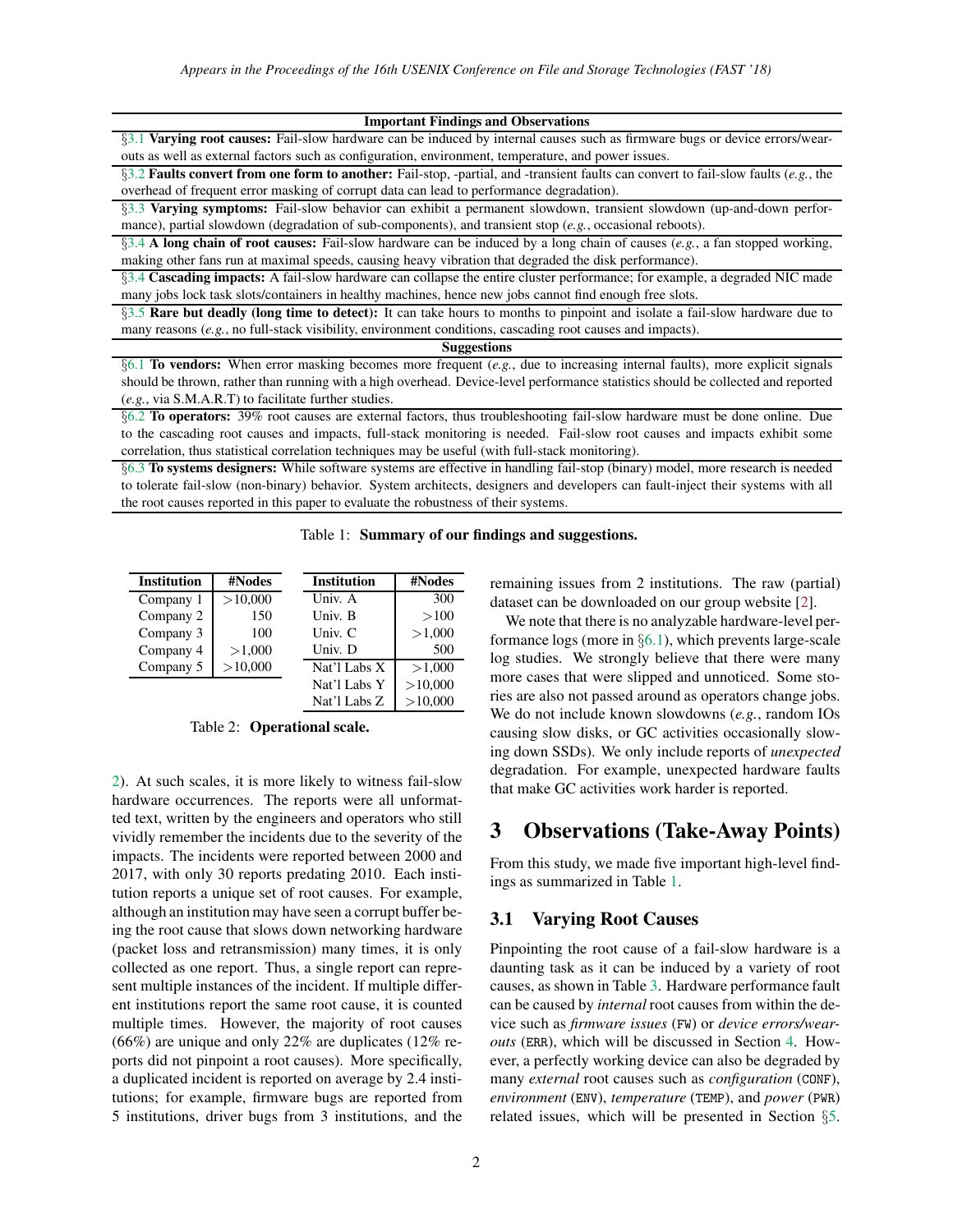|             | <b>Hardware types</b> |             |     |                |            |              |
|-------------|-----------------------|-------------|-----|----------------|------------|--------------|
| Root        | <b>SSD</b>            | <b>Disk</b> | Mem | Net            | <b>CPU</b> | <b>Total</b> |
| <b>ERR</b>  | 10                    | 8           | 9   | 10             | 3          | 40           |
| FW          | 6                     | 3           | 0   | 9              | 2          | 20           |
| <b>TEMP</b> |                       | 3           | 0   | $\overline{c}$ | 5          | 11           |
| <b>PWR</b>  |                       |             |     | 0              | 6          | 8            |
| ENV         | 3                     | 5           | 2   | 4              |            | 18           |
| CONF        |                       |             | 0   | 2              | 3          |              |
| <b>UNK</b>  | ∩                     | ζ           |     | 2              | 2          |              |
| Total       | 22                    | 23          | 13  | 29             | 25         | 112          |

<span id="page-2-2"></span>Table 3: Root causes across hardware types. *The table shows the occurrences of the root causes across hardware types. The table is referenced in Section [3.1.](#page-1-2) The hardware types are SSD, disk, memory ("Mem"), network ("Net"), and processors ("CPU"). The internal root causes are device errors (*ERR*) and firmware issues (*FW*) and the external root causes are temperature (*TEMP*), power (*PWR*), environment (*ENV*), and configuration (*CONF*). Issues that are marked unknown (*UNK*) implies that the operators cannot pinpoint the root cause, but simply replaced the hardware. Note that a report can have multiple root causes (environment and power/temperature issues), thus the total (112) is larger than the 101 reports.*

Note that a report can have multiple root causes (environment and power/temperature issues), thus the total in Table [3](#page-2-2) (112) is larger than the 101 reports.

#### <span id="page-2-0"></span>3.2 Fault Conversions to Fail-Slow

Different types of faults such as fail-stop, -partial, and -transient can convert to fail-slow faults.

• Fail-stop to fail-slow: As many hardware pieces are connected together, a fail-stop component can make other components exhibit a fail-slow behavior. For example, a dead power supply throttled the CPUs by 50% as the backup supply did not deliver enough power; a single bad disk exhausted the entire RAID card's performance; and a vendor's buggy firmware made a batch of SSDs stop for seconds, disabling the flash cache layer and making the entire storage stack slow. These examples suggest that fail-slow occurrences can be correlated to other fail-stop faults in the system. Furthermore, a robust fail-stop tolerant system should ensure that fail-stop fault does not convert to fail-slow.

• Fail-transient to fail-slow: Besides fail-stop, many kinds of hardware can exhibit fail-transient errors, for example, disks occasionally return IO errors, processors sometimes produce a wrong result, and from time to time memory bits get corrupted. Due to their transient and "rare" nature, firmware/software typically masks these errors from users. A simple mechanism is to *retry* the operation or *repair* the error (*e.g.*, with ECC or parity). However, when the transient failures are recurring much more frequently, *error masking* can be a "*double-edged* *sword*." That is, because error masking is not a free operation (*e.g.*, retry delays, repair costs), when the errors are not rare, the masking overhead becomes the common case performance.

We observed many cases of fail-transient to fail-slow conversion. For example, a disk firmware triggered frequent "read-after-write" checks in a degraded disk; a machine was deemed nonfunctional due to heavy ECC correction of many DRAM bit-flips; a loose PCIe connection made the driver retry IOs multiple times; and many cases of loss/corrupt network packets (between 1-50% rate in our reports) triggered heavy retries that collapsed the network throughput by orders of magnitude.

From the stories above, it is clear that there must be a distinction between rare and frequent fail-transient faults. While it is acceptable to mask the former, the latter should be exposed to and not hidden from high-level software stack and monitoring tools.

• Fail-partial to fail-slow: Some hardware can also exhibit fail-partial fault where only some part of the device is unusable (*i.e.*, a partial fail-stop). This kind of failure is typically masked by the firmware/software layer (*e.g.*, with remapping). However, when the scale of partial failure grows, the fault masking brings a negative impact to performance. For example, in one deployment, the available memory size decreased over time increasing the cache miss rate, but did not cause the system to crash; bad chips in SSDs reduce the size of over-provisioned space, triggering more frequent garbage collection; and a more known problem, remapping of a large number of bad sectors can induce more disk seeks. Similar to the fail-transient case above, there must be a distinction of small- vs. large-scale partial faults.

#### <span id="page-2-1"></span>3.3 Varying Fail-Slow Symptoms

We observed the "many faces" of fail-slow symptoms: permanent, transient, and partial fail-slow and transient fail-stop, as illustrated in Figure [1.](#page-3-1) Table [4](#page-3-2) shows the breakdown of these failure modes across different hard-ware types. Table [5](#page-3-3) shows the breakdown of these failure modes across different root causes.

• Permanent slowdown: The first symptom (Figure [1a](#page-3-1)) is a permanent slowdown, wherein the device initially worked normally but then its performance drops and does not return to the normal condition (until the problem is manually fixed). This mode is the simplest among the four models because operators can consistently see the issue. As shown in Table [4,](#page-3-2) this symptom (fortunately) is the most common one.

• Transient slowdown: The second one (Figure [1b](#page-3-1)) is a transient slowdown, wherein the device performance fluctuates between normal condition and signifi-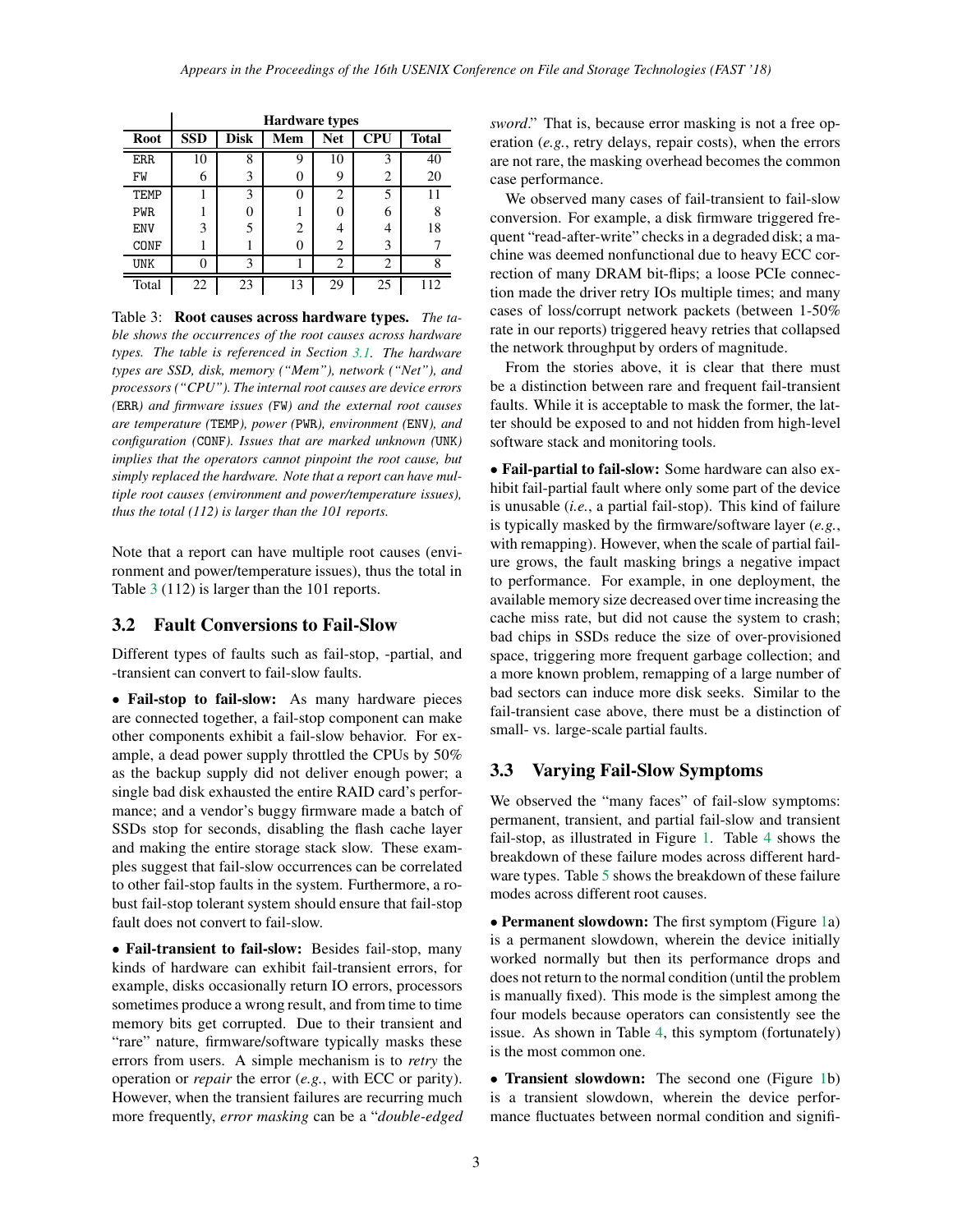

<span id="page-3-1"></span>Figure 1: Fail-slow symptoms. *The figure shows four types of fail-slow symptom, as discussed in Section [3.3.](#page-2-1)*

cant degradation, which is more difficult to troubleshoot. For example, disk and network performance can degrade when the environment is too cold/hot, but will recover when the temperature is back to normal; occasional vibration when many disks were busy at the same time can reduce disk speed by orders of magnitude; and applications that create a massive load can cause the rack power control to deliver insufficient power to other machines (degrading their performance), but only until the powerhungry applications finish.

• Partial slowdown: The third model (Figure [1c](#page-3-1)) is partial slowdown, where only some parts of the device will exhibit slowdown. In other words, this is the case of partial fail-stop converting to partial slowdown  $(\S3.2)$  $(\S3.2)$ . For example, some parts of memory that are faulty require more ECC checks to be performed; some parts of network router's buffer that are corrupted will only cause the affected packets to be resent; and in one incident, 40% of big packets were lost, while none of small packets were lost. Partial fail-slow model also complicates debugging as some operations experience the slowdown but others (on the same device) are not affected.

• Transient stop: The last one (Figure [1d](#page-3-1)) is the case of transient stop, where the device occasionally reboots itself, thus there are times where the performance degrades to zero. For example, a buggy firmware made the SSDs sometimes "disappears" from RAID controller and later reappears; occasional bit flips in SAS/SCSI commands caused an host bus adapter to reboot repeatedly; and nodes automatically rebooted on thermal throttle (*e.g.*, when the fan firmware did not react quickly).

In one (hilarious) story, in the datacenter, there is a convenient table for staging, and one operator put an of-

|                | <b>Symptoms</b> |        |                |          |
|----------------|-----------------|--------|----------------|----------|
| <b>HW</b> Type | Perm.           | Trans. | <b>Partial</b> | Tr. Stop |
| <b>SSD</b>     |                 |        |                |          |
| Disk           |                 |        | 3              |          |
| Mem            |                 |        |                |          |
| Net            | 21              |        |                |          |
| <b>CPU</b>     | 10              |        |                |          |

<span id="page-3-2"></span>Table 4: Fail-slow symptoms across hardware types. *The table depicts the occurrences of fail-slow symptoms across hardware types. The table is referenced in Section [3.3.](#page-2-1) The four symptoms "Perm.", "Trans.", "Partial", and "Tr. Stop" represent the four symptoms in Figure [1.](#page-3-1)*

|             | <b>Symptoms</b> |        |                |          |  |
|-------------|-----------------|--------|----------------|----------|--|
| Root        | Perm.           | Trans. | <b>Partial</b> | Tr. Stop |  |
| <b>ERR</b>  | 19              | 8      |                |          |  |
| FW          | 11              | 3      |                |          |  |
| <b>TEMP</b> |                 | 2      |                | 2        |  |
| <b>PWR</b>  | 3               | 2      |                |          |  |
| <b>ENV</b>  | 11              | 3      | 3              |          |  |
| CONF        | 6               |        | 0              |          |  |
| <b>UNK</b>  | 5               |        |                | 7        |  |

<span id="page-3-3"></span>Table 5: Fail-slow symptoms across root causes. *The table is referenced in Section [3.3.](#page-2-1) The root-cause abbreviations can be found in the caption of Table [3.](#page-2-2) The four symptoms "Perm.", "Trans.", "Partial", and "Tr. Stop" represent the four symptoms in Figure [1.](#page-3-1)*

fice chair adjacent to a storage cluster. The operator liked to rock in the chair, repeatedly popping hotplug drives out of the chassis (a hard correlation to diagnose).

#### <span id="page-3-0"></span>3.4 Cascading Causes and Impacts

Another intricacy of fail-slow hardware is the chain of cascading events: First, between the actual root cause and the hardware's fail-slow symptom, there is a chain of *cascading root causes*. Second, the fail-slow symptom then creates *cascading impacts* to the high-level software stack, and potentially to the entire cluster.

Below are some of the examples of long cascading root causes that lead to fail-slow hardware. A fan in a compute node stopped working, making other fans compensate the dead fan by operating at maximal speeds, which then caused a lot of noise and vibration that subsequently degraded the disk performance. A faulty sensor in a motherboard reported a false value to the OS making the CPUs run slower in energy saving mode. A lack of power from a broken power supply can cause many types of hardware, disks, processors, and network components to run sub-optimally. Power failure itself can also be caused by a long cascading causes, for example, the vendor omitted a 120V fuse that shipped with faulty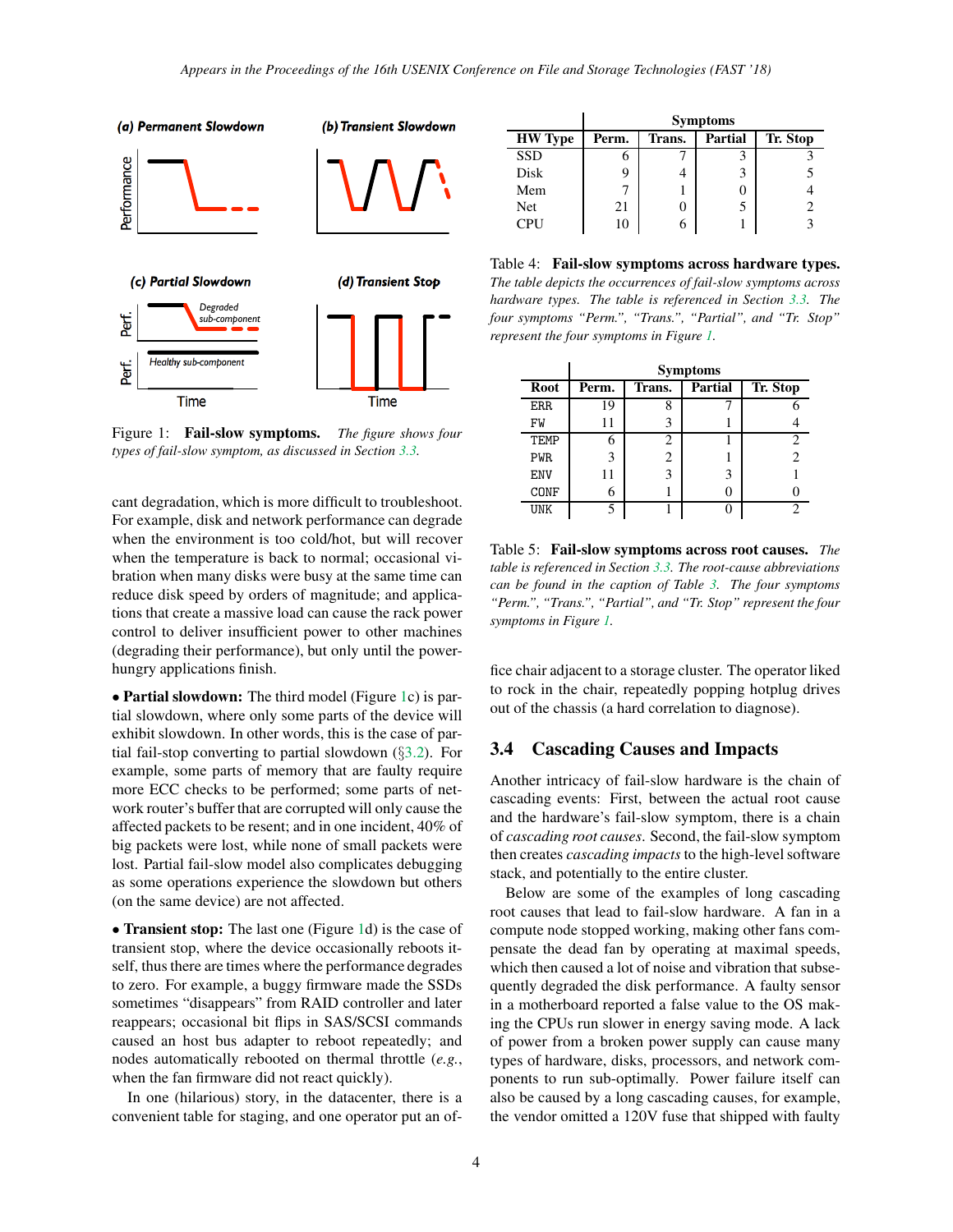capacitors that have a high probability of shorting when power is cycled, which then caused minor electrical fires that cascade into rack-level power failures.

Next, when a hardware becomes fail-slow, not only it affects the host machine, but it can cause cascading impacts across the cluster. For example, a degraded NIC, from 1 Gbps to 1 Kbps, in one machine caused a chained reaction that slowed down the entire cluster of 100 machines (as the affected connecting tasks held up containers/slots for a long time, and new jobs cannot run due to slot shortage). In an HDFS HA (High Availability) deployment, a quorum of namenodes hang when one of the disks was extremely slow. In an HBase deployment, a memory card at 25% of normal speed caused backlogs, out-of-memory errors, and crashes. Similarly, a degraded disk created a backlog all the way to the client VMs, popping up the "blue screen of death" to users;

#### <span id="page-4-1"></span>3.5 Rare but Deadly: Long TTD

The fail-slow hardware incidents in our report took *hours* or even *months* to detect (pinpoint). More specifically, 1% of the cases are detected in minutes, 13% in hours, 13% in days, 11% in weeks, and 17% in months (and unknown time in 45%). Some engineers called this a "costly debugging tail." In one story, an entire team of engineers were pulled to debug the problem, costing the institution tens of thousands of dollar. There are several reasons why the time-to-detect (TTD) is long.

First, the fact that the incidence of fail-slow hardware is not as frequent as fail-stop cases implies that today's software systems do not completely anticipate (*i.e.*, undermine) such scenarios. Thus, while more-frequent failures can be solved quickly, less-frequent but more complex failures (that cannot be mitigated by the system) can significantly cost the engineers time.

Second, as explained before, the root cause might not originate from the fail-slow hardware (*e.g.*, the case of transient slowdown caused by power-hungry applications in §[3.3](#page-2-1) took months to figure out as the problem was not rooted in the slow machines nor the power supply).

Third, external environment conditions beyond the control of the operators can prolong diagnosis (*e.g.*, for months, a vendor failed to reproduce the fail-slow symptoms in its sea-level testing facility as the hardware only slows down at a high mountain altitude).

Finally, operators do not always have full visibility of the entire hardware stack (*e.g.*, an incident took days to solve because the operators had no visibility into the power supply health).

### <span id="page-4-0"></span>4 Internal Root Causes

We now discuss internal root causes, primarily firmware bugs and device errors/wear-outs. We organize the discussion based on the hardware types (SSD, disk, memory, network, and processor).

#### <span id="page-4-2"></span>4.1 SSD

Fail-slow SSDs can be triggered by firmware bugs and NAND flash management complexities.

Firmware bugs: We received three reports of SSD firmware bugs, admitted by the vendors. First, many individual IOs that should only take tens of µs were throttled by exactly multiples of 250µs, as high as 2- 3ms. Even worse, in another report, a bad batch of SSDs stopped responding for seconds and then recovered. As mentioned before, an operator found some SSDs "disappeared" from the system and later reappeared. Upon vendor's inspection, the SSDs were performing some internal metadata writes that triggered hardware assertion failure and rebooted the device. In all these cases, the reasons why the firmware behaves as such were not explained (proprietary reasons). However, other incidents below might shed more light on the underlying problems.

Read retries with different voltages: In order to read a flash page, SSD controller must set a certain voltage threshold. As flash chips wear out, the charge in the oxide gates weakens, making the read operation with the default voltage threshold fail, forcing the controller to keep retrying the read with different voltage thresholds [\[10,](#page-12-11) [11\]](#page-12-12). We observed as high as 4 retries in the field.

RAIN/parity-based read reconstruction: Furthermore, if the data cannot be read (*i.e.*, is completely corrupted and fails the ECC checks), the SSD must reconstruct the page with RAIN (NAND-level RAID) [\[1,](#page-12-13) [41\]](#page-13-9). Three factors can make this situation worse. First, if the RAIN stripe width is  $N$ ,  $N-1$  additional reads must be generated to reconstruct the corrupt page. Second, the N−1 reads might also experience read retries as described above. Third, newer TLC-based SSDs use LDPC codes [\[40\]](#page-13-10), which takes longer time to reconstruct the faulty pages. We observed that this reconstruction problem occurs frequently in devices nearing end of life. Moreover, SSD engineers found that the number of bit flips is a complex function of the time since the last write, the number of reads since the last write, the temperature of the flash, and the amount of wear on the flash.

Heavy GC in partially-failing SSD: Garbage collection (GC) of NAND flash pages is known to be a main culprit of user SLA violations [\[23,](#page-13-11) [28,](#page-13-12) [41\]](#page-13-9). However, in modern datacenter SSDs, the more advanced firmware successfully reduces GC impacts to users. In reality, there are SSDs shipped with "bad" chips. We witnessed that as more chips die, the size of the over-provisioned area gets reduced, which then triggers GC more frequently with impacts that cannot be hidden.

Broken parallelism by suboptimal wear-leveling: Ideally, large IOs are mapped to parallel channels/chips,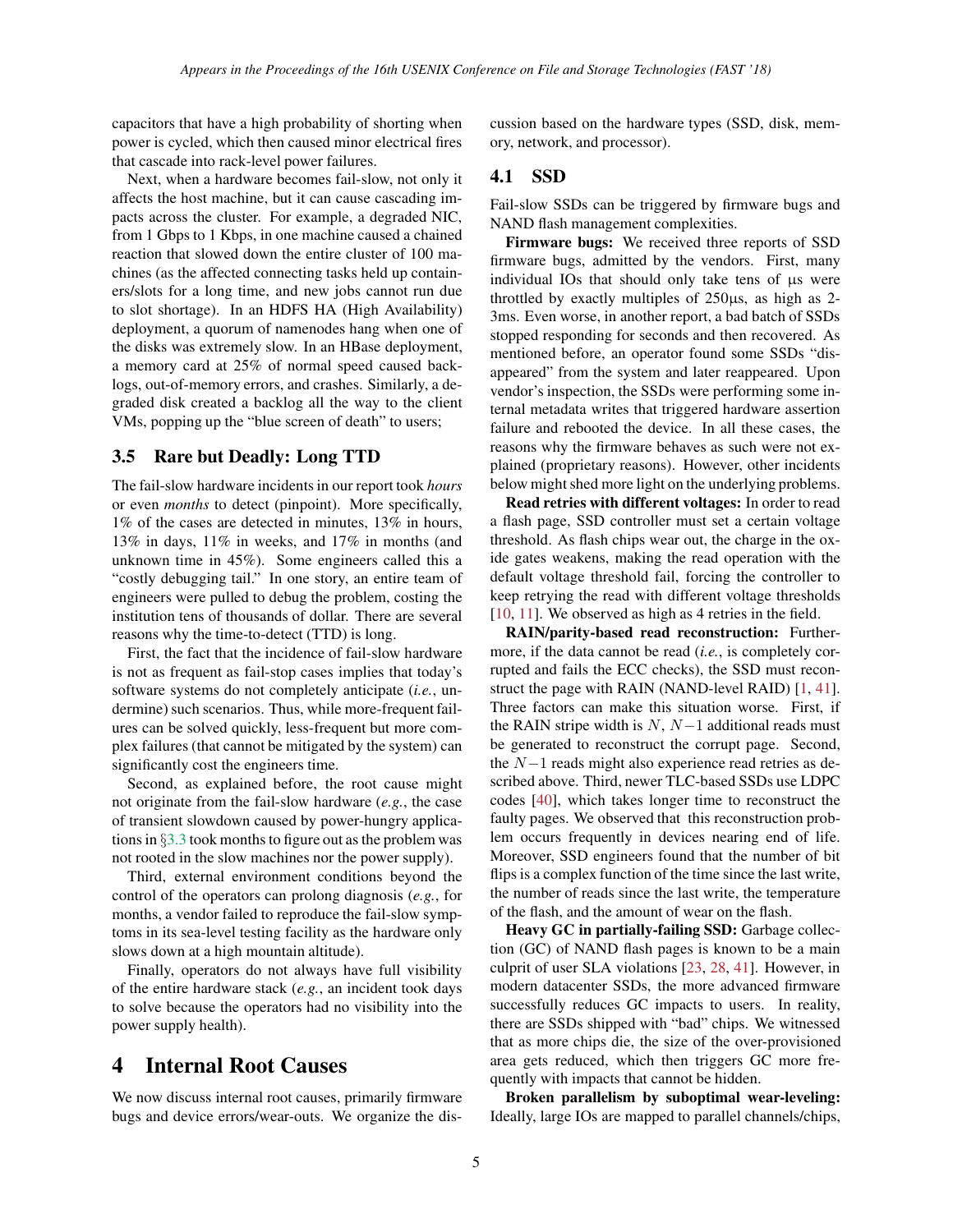increasing IO parallelism. However, wear-leveling (the migration of hot/cold pages to hot/cold blocks) causes the mapping of LPN to PPN changes all the time. It has been observed that some rare workload behaviors can make wear-leveling algorithms suboptimal, making sequential LPNs mapped behind the same channels/chips (less parallelism). Furthermore, the problem of bad page/chip above also forces wear-leveling algorithms to make sub-optimal, less-parallel page/block mapping.

Hot temperature to wear-outs, repeated erases, and reduced space: Hot temperature can be attributed to external causes  $(\S5.1)$  $(\S5.1)$ , but can cause a chain reaction to SSD internals [\[31\]](#page-13-13). We also observed that SSD pages wear out faster with increasing temperature and there were instances of voltage threshold modeling that are not effective when SSDs operate at a higher temperature regime. As a result, after a block erase, the bits were not getting reset properly (not all bits become "1"). Consequently, some blocks had to be erased multiple times. Note that erase time is already long (*e.g.*, up to 6 ms), thus repeated erases resulted in observable fail-slow behavior. Worse, as some blocks cannot be reset properly after several tries, the firmware marked those blocks unusable, leading to reduced over-provisioned space, and subsequently more frequent GCs as discussed above.

Write amplification: Faster wear-outs and more frequent GCs can induce higher write amplification. It is worthy to report that we observed wildly different levels of amplification (*e.g.*,  $5 \times$  for model "A",  $600 \times$  for model "B", and "infinite" for certain workloads due to premature wear-outs).

Not all chips are created equal: In summary, most of the issues above originated with the fact that not all chips are created equal. Bad chips still pass vendor's testing, wherein each chip is given a quality value and high quality chips are mixed with lesser quality chips as long as the aggregate quality passes the quality-control standard. Thus, given an SSD, there are unequal qualities [\[10,](#page-12-11) [36\]](#page-13-6). Some workloads may cause more apparent wear-outs on the low quality chips, causing all the issues above.

#### 4.2 Disk

Similar to SSDs, fail-slow disks can also be caused by firmware bugs and device errors/wear-outs.

Firmware bugs: We collected three reports related to disk firmware bugs causing slowdowns. There was a case where a disk controller delayed I/O requests for tens of seconds. In another problem, the disk "jitters" every few seconds, creating a problem that is hard to debug. In a large testbed, a RAID controller on the master node stalled, but then after restarted, the controller worked but with occasional timeouts and retries. Finally, there was an incident where a single bad disk exhausted the RAID card resources causing many IO timeouts (a failed case of bad-disk masking).

Device errors: Triggered by extensive disk rots, a RAID controller initiated frequent RAID rebuilding during run time; the fix reformatted the file systems so that bad sectors are collected and not used within the storage stack. Disk errors can be recurrent; in one case, disks with "bad" status were removed automatically from the storage pool but then added back when their status changed to "good," but the good-bad continuous transitions caused issues that affected user VMs. Some operators also observed media failures that forced the disks to retry every read operation multiple times before returning to the OS. A recent proposal advocates disks to automatically disable bad platters and continue working partially (with reduced bandwidth) [\[9\]](#page-12-14).

Weak heads: This issue of disk "weak" heads is common in troubleshooting forums [\[17,](#page-12-8) [38\]](#page-13-14), but the root cause is unclear. A report in our study stated that gunk that spills from actuator assembly and accumulates between the disk head and the platter can cause slow movement of the disk head. As disks are becoming "slimmer," the probability of trapped gunk increases. This problem can be fixed by performing random IOs to make the disk head "sweep the floor."

Other causes: Fail-slow disks can also be caused by environment conditions (*e.g.*, noises and vibrations from fans operating at the maximum speed) or temperature (*e.g.*, disks entering read-after-write mode in a colder en-vironment [\[19\]](#page-12-15)), which will be discussed later  $(\S 5)$  $(\S 5)$ .

#### 4.3 Memory

Memory systems are considered quite robust, but we managed to collect a few evidence showing that memory hardware can also exhibit fail-slow faults.

Device errors: In cases of partial memory errors, there were reports of custom chips masking the errors and not exposing bad addresses. Here, as more errors increase over time, the available memory size decreases, causing higher cache misses. Unlike disk/SSD usage where out-of-space error is thrown when space runs out, memory usage is different; as long as the minimum memory space requirement is met, applications can still run albeit with slower performance due to more frequent page swapping from the reduced cache size.

External causes: There were two cases of memory cards slowing down due to the environment condition (specifically a high altitude deployment that introduces more cosmic events that cause frequent multi-bit upsets) and human mistakes (an operator plugged in a new NVDIMM card in a rush and the loose connection made the card still functional, but with slower performance).

Unknown causes: There were other fail-slow memory incidents with unknown causes. In an HBase deploy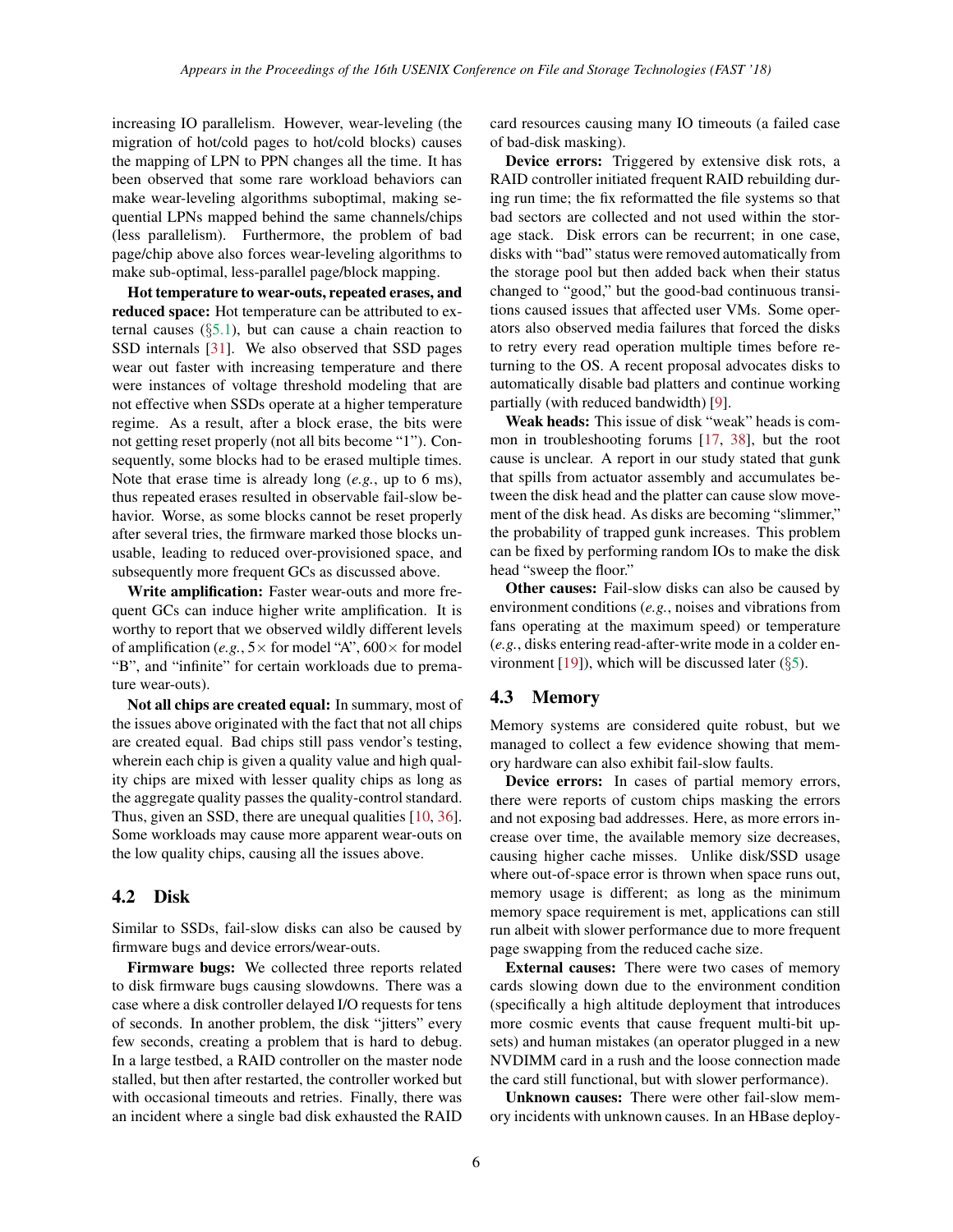ment, a memory card ran only 25% of normal speed. In another non-deterministic case, low memory bandwidth was observed under a certain benchmark, but not under different benchmarks.

SRAM errors: Much attention is paid to DRAM errors [\[37\]](#page-13-15) and arguably DRAM reliability is largely a solved problem – most errors can be masked by ECC (by sacrificing predictable latency) or lead to fail-stop behavior of the impacted program. Besides DRAM, SRAM usage is pervasive in device controllers (*e.g.*, FPGAs, network cards, and storage adapters). Unlike DRAM, SRAM works by constantly holding the voltage of each memory cell at the desired level; it does not incorporate refresh cycles that can cause read/write to stall. It is most commonly used by circuits that cannot afford to incur stalls or buffer data between RAM and the combinatorial logic that consumes the data.

SRAM errors on data paths are typically transparently masked; they ultimately lead to a CRC validation error, and the network packet or disk I/O is simply retried. However, SRAM is also incorporated in *control* paths. We observed SRAM errors that caused *occasional reboots* of the device from broken control path (among many other problems), inducing a transient-stop symptom (as discussed in §[3.3\)](#page-2-1). SRAM per-bit error rates unfortunately have not improved [\[8\]](#page-12-16). Therefore in practice, SRAM errors are a regular occurrence in large-scale infrastructure, a major culprit of service disruptions.

#### 4.4 Network

Network performance variability is a well-known problem, typically caused by load fluctuations. This paper highlights that fail-slow networking hardware can be a major cause of network performance degradation.

Firmware bugs: We collected three reports of "bad" routing algorithms in switch firmware. In one case, the network performance decreased to half of the maximum performance due to a dynamic routing algorithm on stock driver/firmware that did not work "as promised [by the vendor]." Due to lack of visibility to what is happening in the firmware, the operators must hack the kernel to perform ping between the switches, which consumed a long time. In another story, MAC learning was not being responsive and special types of traffic such as multicast were not working well, creating traffic floods. The third story is similar to the first one.

NIC driver bugs: Four instances of NIC driver bugs were reported, dropping many packets and collapsing TCP performance. In one story, 5% package loss caused many VMs to go into "blue screen of death." Another NIC driver bug caused a "very poor" throughput and the operators had to disable TCP offload to work around the problem. In another case, the developers found a nondeterministic network driver bug in Linux that only surfaced on one machine, making the 1 Gbps NIC card transmit only at 1 Kbps. Finally, a bug caused an unexpected auto-negotiation between a NIC and a TOR switch that capped the bandwidth between them, underutilizing the available bandwidth.

Device errors: In one interesting story, the physical implementation of the network cards did not match the design specification – there is a distant corner of the chip that is starving from electrons and not performing at full speed; the vendor re-manufactured all the network cards, a very costly ramification. Similarly, a bad VS-CEL laser degraded switch to switch performance; this bad design affected hundreds of cables. In one deployment, a router's internal buffer memory was introducing occasional bit errors into packets, causing failed end-toend checksums and subsequently TCP retries.

External causes: Some fail-slow networking components were also caused by environment conditions (*e.g.*, loose network cables, pinched fiber optics), configuration issues (*e.g.*, a switch environment not supporting jumbo frames such that MTU size must be configured to 1500 bytes), and temperature (*e.g.*, clogged air filter, bad motherboard design that puts NIC behind CPU).

Unknown causes: There are other reports of throughput degradation at the hardware level or severe loss rates without known root causes. For example, a 7 Gbps fibre channel collapsed to 2 Kbps, a 1 Gbps throughput degraded to 150 Mbps with just 1% loss rate, 40% of big packets were lost (but no small-package loss), and some observed error/loss rates as high as 50%. TCP performance is highly sensitive to loss rate.

#### 4.5 Processor

We find processors are quite reliable and do not selfinflict fail-slow mode. Most of the fail-slow CPUs are caused by external factors, which we briefly discuss below, but will be detailed in the next section  $(\S5)$  $(\S5)$ .

External causes: We observed fail-slow processors caused by configuration mistakes (*e.g.*, a buggy BIOS firmware incorrectly down-clocked the CPUs), environment conditions (*e.g.*, a high-altitude deployment made the CPUs enter thermal throttle), temperature issues (*e.g.*, CPU heat-sinks were not in physical contact with the CPUs, a fan firmware did not react quickly to cool down the CPUs), and power shortage (*e.g.*, insufficient capacitors in the motherboard's power control logic did not deliver enough power when the load is high).

### <span id="page-6-0"></span>5 External Root Causes

We now describe external root causes of fail-slow hardware such as temperature variance, power shortage, environment condition, and configuration mistakes. These external causes complicate troubleshooting because the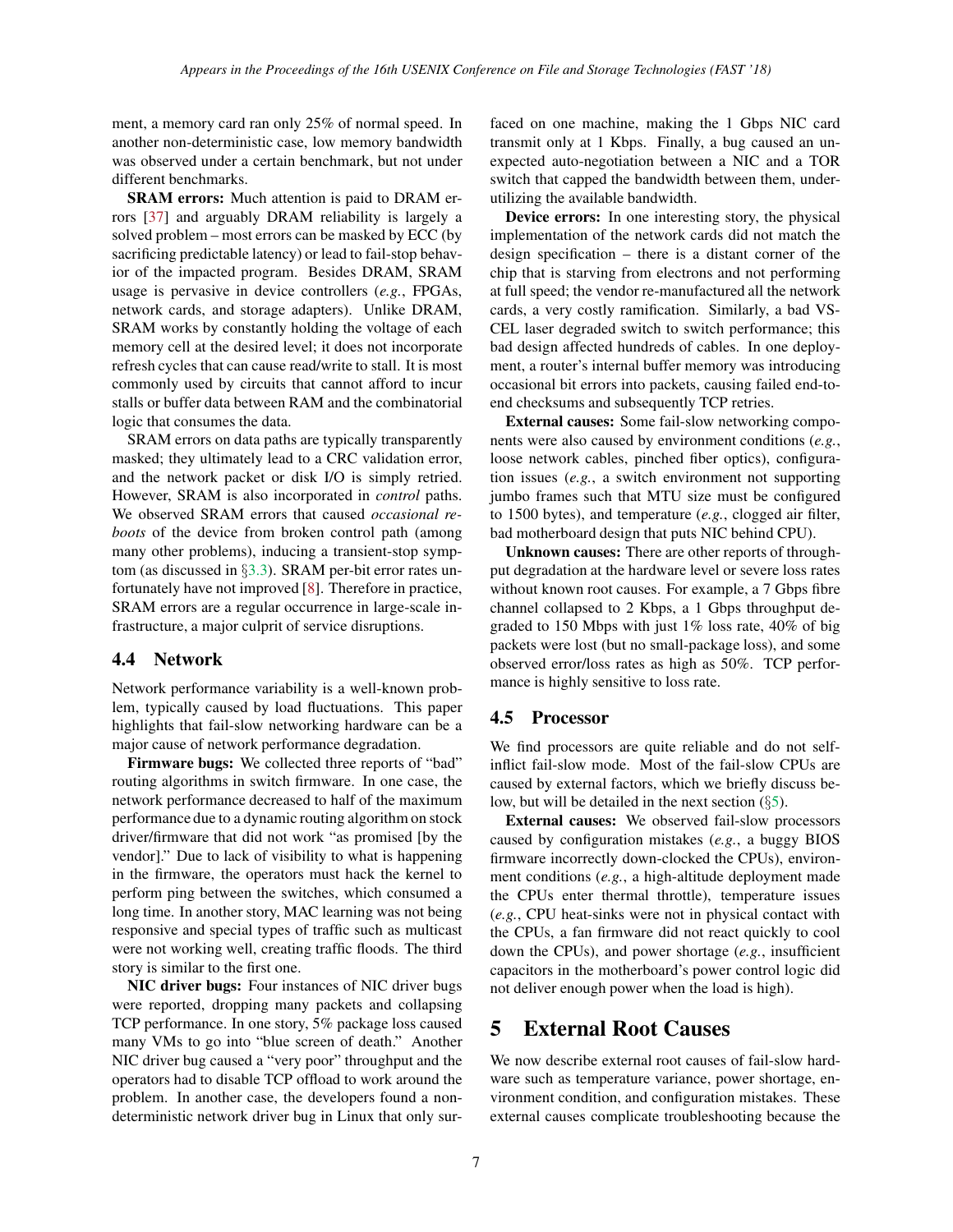symptoms can be non-deterministic and only reproducible in the same online scenario, but not observable in offline (in-office) testing.

#### <span id="page-7-0"></span>5.1 Temperature

To keep temperature in normal operating condition, fans or heat-sinks must work correctly. Below are root causes of temperature variance that went undetected by the monitoring tools.

Clogged air filter: In one report, a clogged air filter caused optics in the switch to start failing due to a high temperature, generating a high 10% packet loss rate. After the air filter was cleaned, the switch returned to normal speed but only temporarily. It is likely that the high temperature had broken the switch's internal parts.

Cold environment: Cold temperature can induce failslow faults as well [\[19\]](#page-12-15). In one deployment, some of the disks went into read-after-write mode. Upon inspection, the machine room had a "cold-air-under-the-floor" system, which was more common in the past. The disks at the bottom of the racks had a higher incidence of slow performance. This suggests that temperature variance can originate from deployment environment as well.

Broken fans: Cooling systems such as fans sometimes work as a cluster, rather than individually. There was a case where a fan in a compute node stopped working, and to compensate this failing fan, fans in other compute nodes started to operate at their maximal speed, which then generated heavy noise and vibration that degraded the disk performance. Again, this is an example of cascading root causes (§[3.4\)](#page-3-0).

Buggy fan firmware: Fans can be fully functional, but their speeds are controlled by the fan firmware. In one condition, a fan firmware would not react quickly enough when CPU-intensive jobs were running, and as a result the CPUs entered thermal throttle (reduced speed) before the fans had the chance to cool down the CPUs.

Improper design/assembly/operation: A custom motherboard was "badly" designed in such a way that the NIC was soldered on the motherboard behind the CPU and memory. The heat from the CPU affected the NIC causing many packet errors and retries. In a related story, due to bad assembly, CPU heat-sinks were not in physical contact with the CPUs, causing many nodes to overheat. In another case, new disks were plugged into machines with "very old" fans. The fans did not give enough cooling for the newer disks, causing the disks to run slowly.

#### 5.2 Power

Reduced power can easily trigger fail-slow hardware. Below are some of the root causes of power shortage.

Insufficient capacitors: In one custom motherboard design, the capacitor on the motherboard's power control logic did not provide adequate voltage to the CPUs under certain load. This put the processors out of specification, causing corruptions and recomputations. The diagnosis time was months due to the fact that the problem could not be reliably reproduced. To fix the problem, a small capacitor was added to each motherboard on site for thousands of nodes. In a similar story, an inadequate capacitor caused voltage drop, but only when multiple cores transition from parked to turbo-boost simultaneously (a corner-case situation). Thus, independent testing of the updated BIOS and software did not reproduce the issue.

PCU firmware bugs: In one scenario, the firmware of the power control units (PCUs) entered a "weird" state and did not deliver enough power, and the whole rack failed off the power control. This was a transient fault that sometimes can be fixed by resetting the controller, sometimes by re-flashing the firmware, and in rare instances, by replacing the PCUs.

Fail-partial power supply: In one deployment, every four machines share two power supplies. However, when one power supply failed, there was not enough power to run all the four machines at normal capacity, thus throttling the CPUs on each machine by 50%. The problem cascaded as the machines were used for indexing service and could not keep up with the number of requests. The problem took days to solve because the operators had no visibility into the power supply health. This problem is also interesting as two power supplies do not imply that one of them is a full-working backup, but rather a reduced power, enough to keep the machines alive.

Power-hungry neighbors: Some nodes were running slow because other nodes in the same rack were drawing more power, causing the rack power supply to go unstable, and dropping power to various parts of the rack. It took months to diagnose the problem as it was not rooted in the slow machines and only happened when powerhungry applications were running in neighboring nodes.

Faulty motherboard sensors: After a long period of debugging a slow machine, the operator discovered that the motherboard had a faulty sensor that reported faulty value to the OS, making the OS configure the CPUs to run in slower speed in energy saving mode.

#### 5.3 Environment

Fail-slow hardware can be induced by a variety of environment conditions, as listed below.

Altitude and cosmic events: One of the most interesting reports we collected is from a deployment at altitude of 7500 feet. At this height, some CPUs would become hot and enter thermal throttle (reduced performance). Apparently, the fault was not in the CPUs, but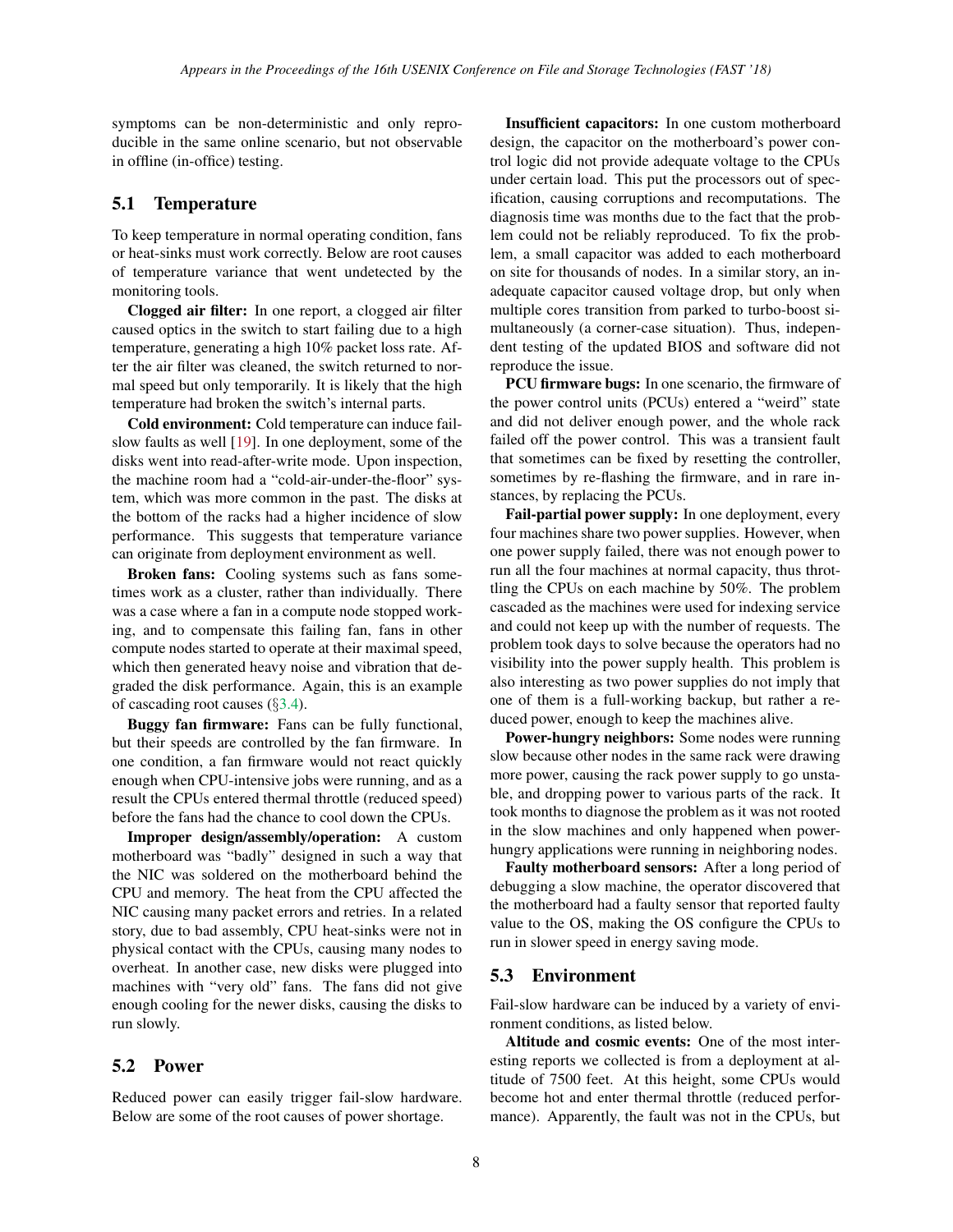rather in the vendor's cooling design that was not providing enough cooling at such a high altitude. In another report, still at the same altitude, some memory systems experienced more frequent multi-bit upsets than usual (increased ECC checks and repairs), which then were shipped back to the vendor and re-assembled with more memory protection.

Loose interconnects: Loose network cables and pinched fiber optics caused network delays up to hundreds of milliseconds, making the storage cluster behave abnormally. It took several days to diagnose the problem, as the symptom was not deterministic. The reason behind loose/pinched cables can be vibration or human factor. In some other cases, loose PCIe connections between the SSDs and the PCIe slots made the device driver layer retry the operations multiple times. In another story, an NVDIMM was not plugged in properly when the operator was rushed in fixing the machine. The machine was still functional albeit with a much lower speed.

Vibrations: The performance of some disk drives collapsed to 100 KB/s when deployed in the racks, but performed maximally 100 MB/s when tested in office. Apparently, faulty chassis fans surrounding the nodes caused such a strong vibration, making the drives go into recovery mode. The solution was to add vibration dampers to each of the eight hard drive screws and replace roughly 10% system fans in all nodes.

Environment and operating condition mismatch: In one institution, a system was configured correctly at the advertised clock rate, temperature range, and voltage range. However, due to an unknown environment condition, it was not working optimally, and the solution was turning down the clock slightly, putting a software monitor on processor temperature and voltage, and killing the node if voltage/temperature got close to the edge of the binned values (*i.e.*, a dead node is better than a slow node). Time to diagnose was months due to not reliably able to reproduce. In another case, a switch environment did not support "jumbo frames" and caused the 10 Gbps throughput network to have a poor throughput. The fix was to reconfigure the MTU size to be 1500 bytes.

Unknown causes: In one interesting report, billions of SAS errors simultaneously reported by all the independent drives in the cluster, lasting for five minutes. The report stated that this happened when a technician was performing maintenance on another machine.

#### 5.4 Configuration

While hardware typically runs in default configuration, today's hardware has "knobs" that allow configurable parameters. Such configurations can be modified by human operators or software/firmware layers (*e.g.*, BIOS). In our findings, fail-slow hardware can be induced by the following misconfiguration mistakes.

Buggy BIOS firmware: In one institution, one of the systems typically ingested 2.8 billion metrics per minute, however at one time the metric write time increased, taking more than a minute to process all the metrics from previous minutes. The operators added more nodes (thinking that it will load balance the request spikes). Counter-intuitively, adding more nodes resulted in increased write time. The diagnosis spanned a month. The root cause was the BIOS was incorrectly downclocking the CPUs of the new machines being added to the database cluster. These machines were "limping" along but were assigned the same number of load (as if a correctly clocked machine). Similarly, as reported else-where [\[16,](#page-12-17) §3.6], a buggy initialization configuration can also disable the processor caches.

Human mistakes: Regarding SSD connections, not all PCIe slots have the same number of lanes. Mistakes in mapping PCIe cards to PCIe slots with different number of lanes had occasionally been made by human operators, which results in under-utilization of full connection bandwidth. In a different case, an incorrect parameter set in xtnird.ini, a network configuration that manages High Speed Networking (HSN) over InfiniBand, was not set up properly and the network was throttling. There is plethora of related work on configuration mistakes [\[5,](#page-12-18) [42\]](#page-13-16). We believe there are many more instances of configuration mistakes that trigger fail-slow hardware, not recorded in production logs.

# <span id="page-8-0"></span>6 Suggestions

In addition to cataloguing instances of fail-slow hardware, a goal of this paper is to offer vendors, operators and systems designers insights about how to address this poorly-studied failure mode.

#### <span id="page-8-1"></span>6.1 To Vendors

• Making implicit error masking explicit: Fail-slow hardware can be categorized as an "implicit" fault, meaning they do not always return any explicit hard errors, for example due to error masking (§[3.2\)](#page-2-0). However, there were many cases of slowly increasing error rates that would eventually cause cascading performance failures. Although statistics of error rates are obtainable from the device (*e.g.*, number of ECC repairs, corrupt packets), they are rarely monitored by the overall system. Vendors might consider throwing explicit error signals when the error rates far exceed the expected rate.

We understand that this could be a far-from-reach reality because vendors often hide internal statistics (*e.g.*, most recent SSDs no longer expose the number of internal writes, as some users were upset to learn about the write amplification). In fact, the trend of moving to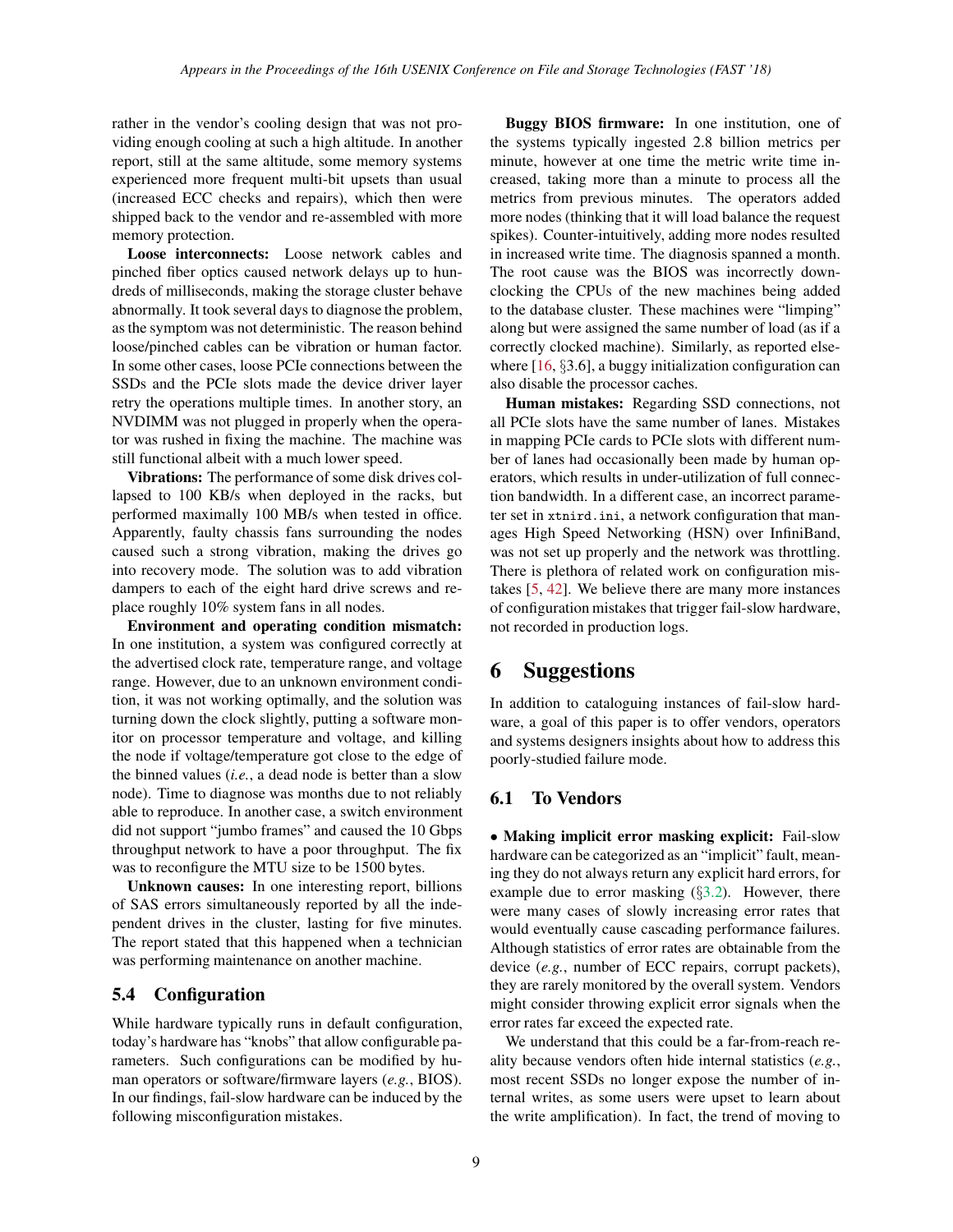white-box storage makes the situation worse. That is, black-box storage such as commodity disks and SSDs conform to some standards (*e.g.*, S.M.A.R.T data), however as more institutions now compose the entire hardware/software storage stack (*e.g.*, fully host-managed flash), the hardware designers might not conform to existing standards, making software-level error management more difficult.

• Exposing device-level performance statistics: Two decades ago, statistical data of hard errors was hard to obtain, but due to user demands, modern hardware now exposes such information (*e.g.*, via S.M.A.R.T), which then spurred many statistical studies of hardware failures [\[6,](#page-12-2) [7,](#page-12-3) [30,](#page-13-0) [34,](#page-13-4) [35,](#page-13-2) [36\]](#page-13-6) However, the situation for hardware-level performance studies is bleak. Our conversations with operators suggest that the information from S.M.A.R.T is "insufficient to act on." In some institutions, hardware-level performance logs are only collected hourly, and we could not pinpoint whether a slow performance was due to the workload or the device degradation. With these limitations, many important statistical questions are left unanswered (*e.g.*, how often fail-slow hardware occurs, how much performance was degraded, what correlations fail-slow faults exhibit with other metrics such as device age, model, size, and vendor). We hope vendors will expose device-level performance data to support future statistical studies.

#### <span id="page-9-0"></span>6.2 To Operators

• Online diagnosis: In our study, 39% of the cases were caused by external root causes, which suggests that blames cannot be directed towards the main hardware components. Some reports suggest that operators took days or even months to diagnose, as the problems cannot be reproduced in offline ("in-office") testing. Thus, online diagnosis is important, but also not straightforward because not all hardware components are typically monitored, which we discuss next.

• Monitoring of all hardware components: Today, in addition to main hardware components (*e.g.*, disks, NICs, switches, CPUs), other hardware components and environment conditions such as fan speeds and temperature are also monitored. Unfortunately, not all hardware is monitored in practice. For example, multiple organizations failed to monitor network cables, and instead used the flow of traffic as a proxy for cable health. The diagnosis took much longer time because performance blames are usually directed towards the main hardware components such as NICs or switches. The challenge is then to prevent too much data being logged.

Another operational challenge is that different teams are responsible for different parts of the data center (*e.g.*, software behavior, machine performance, cooling, power). Thus, with limited views, operators cannot fully diagnose the problem. In one incident, the operators, who did not have access to power supply health, took days to diagnose the reason behind the CPUs running only at 50% speed. In another example, power supply health information was available, but basic precautions, such as adding fuses to the input line, were overlooked.

Another challenge to come is related to proprietary full-packaged solution like hyper-converged or rackscale design. Such design usually comes with the vendor's monitoring tools, which might not monitor and expose all information to the operators. Instead, vendors of such systems often monitor hardware health remotely, which can lead to fragmentation of monitoring infrastructure as the number of vendors increases.

• Correlating full-stack information: With full-stack performance data, operators can use statistical approaches to pinpoint and isolate the root cause [\[15\]](#page-12-19).

Although most of the cases in our study were hard-todiagnose problems, fortunately, the revealed root causes were relatively "simple." For example, when a powerhungry application was running, it drained the rack power and degraded other nodes. Such a correlation can be easily made, but requires process- to power-level information. As another example, when a fan stopped, and to compensate, the other fans ran in maximum speed to compensate, the resulting vibration degraded disk performance. This 3-level correlation between fan status, vibration level, and disk performance can also be correlated. Future research can be done to evaluate whether existing statistical monitoring approaches can detect such correlations.

While the metrics above are easy to monitor, there are other fine-grained metrics that are hard to correlate. For example, in one configuration issue, only multicast network traffic was affected, and in another similar one, only big packets  $(>1500$  bytes) experienced long latencies. In these examples, the contrast between multicast and unicast traffics and small and big packets is clear. However, to make the correlation, detailed packet characteristics must be logged as well.

Finally, monitoring algorithms should also detect "counter-intuitive" correlations. For example, when users performance degrades, operators tend to react by adding more nodes. However, there were cases where adding more nodes did not translate to better performance, as the underlying root cause was not isolated.

#### <span id="page-9-1"></span>6.3 To Systems Designers

While the previous section focuses on post-mortem remedies, this section provides some suggestions on how to anticipate fail-slow hardware better in future systems.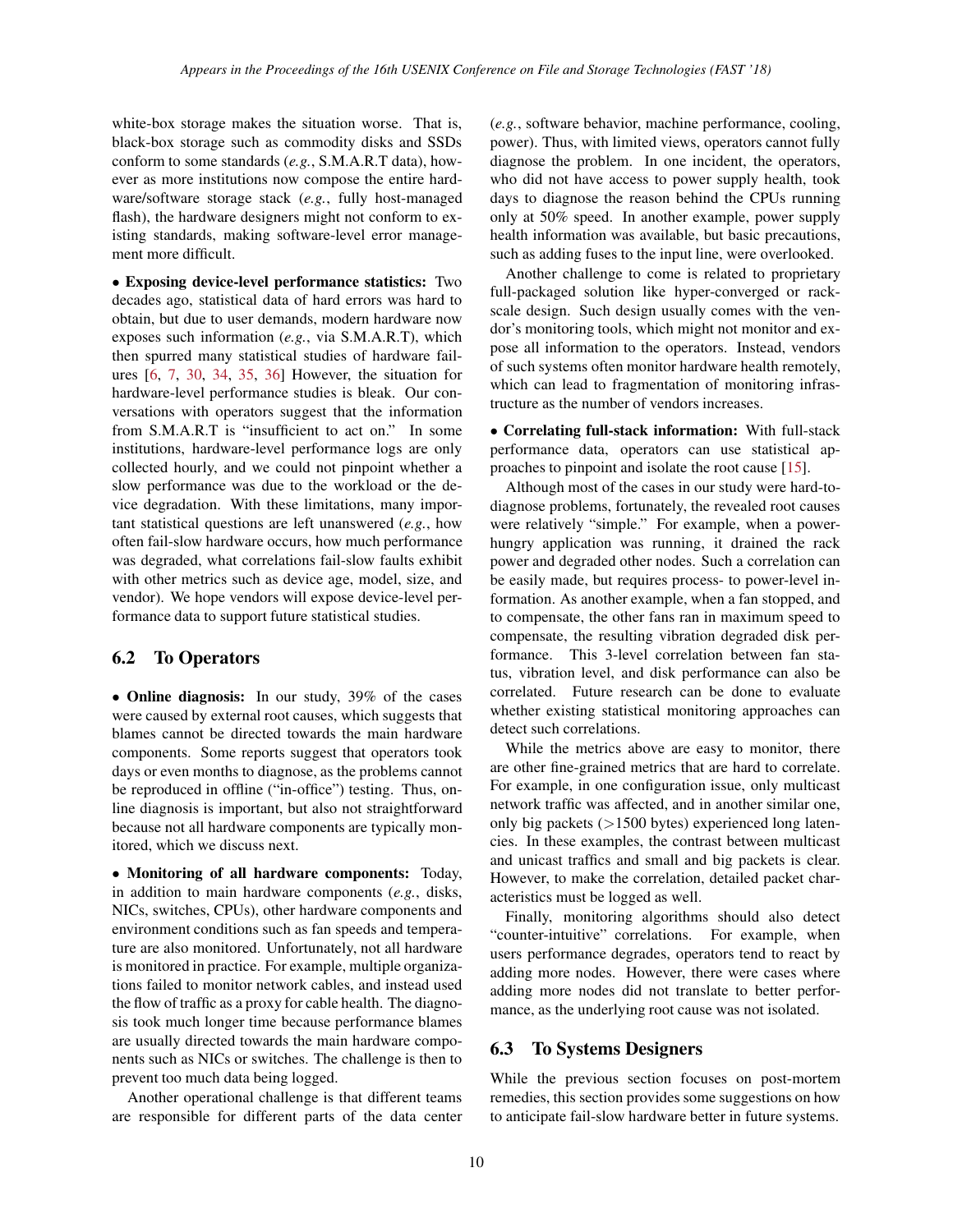• Making implicit error-masking explicit: Similar to the error masking problem at the hardware level, error masking (as well as "tail" masking) in higher software stack can make the problem worse. We have observed fail-slow hardware that caused many jobs to timeout and be retried again repeatedly, consuming many other resources and converting the single hardware problem into larger cluster-wide failures. Software systems should not just silently work around fail-slow hardware, but need to expose enough information to help troubleshooting.

• Fail-slow to fail-stop: Earlier, we discussed about many fault conversions to fail-slow faults  $(\S3.2)$  $(\S3.2)$ . The reverse can be asked: can fail-slow faults be converted into fail-stop mode? Such a concept is appealing because modern systems are well equipped to handle failstop failures [\[12\]](#page-12-20). Below we discuss opportunities and challenges of this concept.

*Skip non-primary fail-slow components:* Some resources such as (*e.g.*, caching layers) can be considered non-primary components. For example, in many deployments, SSDs are treated as a caching layer for the backend disks. The assumption that SSD is always fast and never stalls does not always hold  $(\S4.1)$  $(\S4.1)$ . Thus, when failslow SSDs (acting as a caching layer) introduce more latencies than the back-end disks, they can be skipped temporarily until the problem subsides. However, consistency issues must be taken into account. In one story, the operators had to disable the flash cache layer for one month until the firmware was fixed. Another suggestion is to run in "partial" mode rather than in full mode but with slow performance. For example, if many disks cause heavy vibration that degrades the disk throughput significantly, it is better to run fewer disks to eliminate the throughput-degrading vibration [\[13\]](#page-12-21).

*Detect fail-slow recurrences:* Another method to make slow-to-stop conversion is to monitor the recurrence of fail-slow faults. For example, disks/SSDs that continue to "flip-flop" in online/offline mode  $(\S 4.1)$  $(\S 4.1)$ , triggering RAID rebalancing all the time, is better to be put offline. As another example, if I/O communication to a hardware requires many retries, the device perhaps can be removed. We observed several cases of transient failslow hardware that was taken offline but after passing the in-office diagnosis, the device was put online again, only to cause the same problem.

*Challenges:* While the concept of slow-to-stop conversion looks simple, there are many challenges that impedes its practicality in the field, which we hope can trigger more research in the community. First, an automated shutdown algorithm should be robust (no bugs or false positives) such that healthy devices are not incorrectly shut down. Second, some storage devices cannot be abruptly taken offline as it can cause excessive rereplication load. Third, similarly, removing slow nodes can risk availability; in one deployment, some machines exhibited 10-20% performance degradation but if they were taken out, availability would be reduced, and data loss could ensue. Fourth, a node is an expensive resource (*e.g.*, with multiple NICs, CPUs, memory cards, SSDs, disks), thus there is a need for capability to shut off devices at fine-grained level. Fifth, and more importantly, due to the cascading nature  $(\S3.4)$  $(\S3.4)$ , fail-slow hardware can be induced by external factors; here, the solution is to isolate the external factors, not to shutdown the slow device.

• Fail-Slow fault injections: System architects can inject fail-slow root causes reported in this paper to their systems and analyze the impacts.

For example, one can argue that asynchronous distributed systems (*e.g.*, eventual consistency) should naturally tolerate fail-slow behaviors. While this is true, there are many stateful systems that cannot work in fully asynchronous mode; for example, in widely-used open-sourced distributed systems, fail-slow hardware can cause cascading failures such as thread pool exhaustion, message backlogs, and out-of-memory errors [\[17\]](#page-12-8).

Another type of systems is tail-tolerant distributed systems [\[16\]](#page-12-17). However, another recent work shows that the "tail" concept only targets performance degradation from resource contention, which is different than failslow hardware model such as slow NICs, and as a result not all tail-tolerant systems (*e.g.*, Hadoop, Spark) can cut tail latencies induced by degraded NICs [\[39\]](#page-13-17).

Beyond networking components, the assumption that storage latency is stable is also fatal. It has been reported that disk delays causes race condition or deadlock in distributed consistency protocols [\[29\]](#page-13-18). The problem is that some consistency protocols, while tolerating network delays, do not incorporate the possibility of disk delays, for the sake of simplicity.

With fail-slow injections, operators can also evaluate whether their systems or monitoring tools signal the right warnings or errors. There were a few cases in our reports, where wrong signals were sent, causing the operators to debug only the healthy part of the system.

Overall, we strongly believe that injecting root causes reported in this paper will reveal many flaws in existing systems. Furthermore, all forms of fail-slow hardware such as slow NICs, switches, disks, SSD, NVDIMM, and CPUs need to be exercised as they lead to different symptoms. The challenge is then to build future systems that enable various fail-slow behaviors to be injected easily.

### 7 Discussions

• Limitations (and Failed Attempts): We acknowledge the major limitation of our methodology: the lack of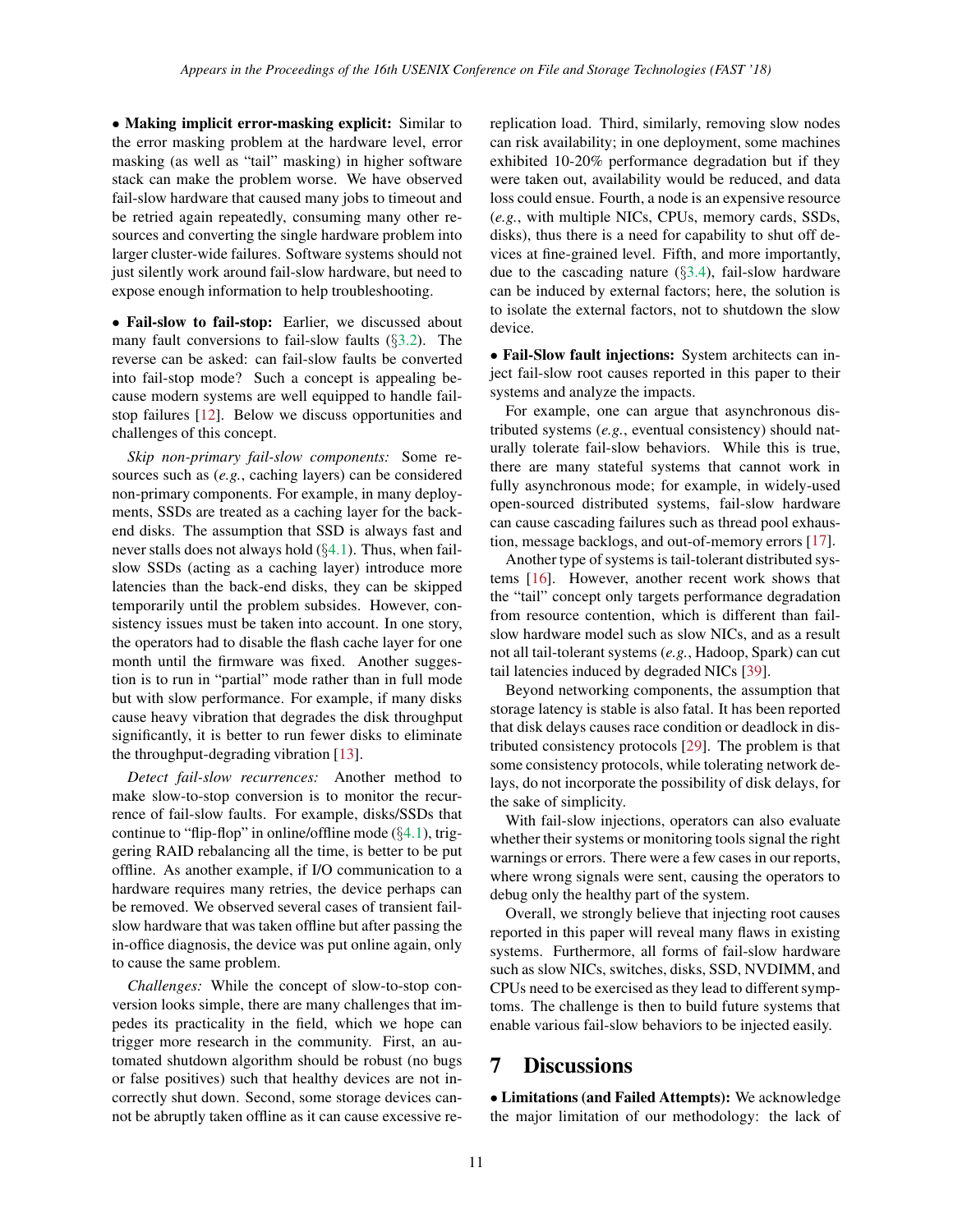quantitative analysis. Given the reports in the form of anecdotes, we were not able to answer statistical questions such as how often fail-slow hardware occurs, how much performance was degraded, what correlations failslow faults exhibit with other metrics such as device age, model, size, and vendor, etc.

We initially had attempted to perform a quantitative study. However, many institutions do not maintain a database of hardware-level performance data. Many institutions that we asked to join in this community paper responded with either "we do not have clearance" or "we do not collect such data (but have unformatted reports)." In the former category (no clearance), it is inconclusive whether they have such data available or the nature of this public study was not allowed in the first place.

An institution told us that they collect large performance data at the software level, but direct inference to fail-slow hardware is challenging to perform. Our prior work only collected hourly aggregate of disk/SSD-level performance data [\[24\]](#page-13-19), but the coarse hourly granularity has limitations and the findings cannot be directly tied to "hard proof" of the existence of fail-slow hardware.

We also managed to obtain ticket logs (in unformatted text) from a large institution, but searching for failslow hardware instances in tens of thousands of tickets is extremely challenging as the operators did not log the full information and there is no standard term for "failslow/limping/jittery" hardware. For example, searching for the word "slow" produces hundreds of results that do not directly involve hardware issues.

Indeed, we believe that the lack of easily accessible and analyzable data is a reason that the study in this paper is valuable. Regardless of the limitation of our study, we believe we have successfully presented the most complete account of fail-slow hardware in production systems that can benefit the community.

• "Honorable Mentions": While this paper focuses on fail-slow faults, our operators shared to us many other interesting anecdotes related to data loss, which we believe are "honorable" to mention as the details were rarely mentioned in literature.

*Triple replication is (sometimes) not enough:* In one large Hadoop cluster, many machines were failing regularly such that data loss was unavoidable even with triple replication. Apparently, this was caused by a large batch of malfunctioning SSDs. The controller on this brand of SSDs was "bad" and would stop responding. About 3-5% of the drives would be failing each week. Worse, the servers would not shut down properly because the shutdown required a successful write to the SSD to do so. Thus, there were lower success rates because broken machines with failed SSDs would try to serve traffic and could not shut themselves down.

*Single point of failure (in unseen parts):* While at a high level, datacenter operators ensures that there is no single hardware failure (redundant machines, power, cooling, etc.), there was a case of redundant EEPROMS that rely on *single* capacitor (a part that was unobservable by the operators and only known by the vendor). Unfortunately, the capacitor failed and triggered correlated failures on both SAS paths, causing a complete 24-hour outage in production.

In a related story, a healthy-looking system was actually miscabled, without apparent performance issues, but the miscabling led to multiple single points of failure. There was no cable topology monitoring, thus the technicians had to devise recabling strategies that maintain the expected redundancy level.

*Failed NVRAM dump under power fault:* To handle write idiosyncrasies of NAND flash, writes are "persisted" to NVRAM (capacitor-backed RAM) with the promise that under a power fault the content of the RAM should be flushed ("dumped") to the non-volatile NAND flash. However, there was a non-deterministic case where in 1 out of 10,000 power losses, the firmware did not trigger the NVRAM dump. Apparently, the FPGA design assumed a pin was grounded, but the pin was attached to a test pad instead, and the RFI led to propagation of "nonsense" from the pin into the NVRAM dump logic. More studies of SSD robustness under power fault are needed.

# 8 Conclusion

Today's software systems are arguably robust at logging and recovering from fail-stop hardware – there is a clear, binary signal that is fairly easy to recognize a and interpret. We believe fail-slow hardware is a fundamentally harder problem to solve. It is very hard to distinguish such cases from ones that are caused by software performance issues. It is also evident that many modern, advanced deployed systems do not anticipate this failure mode. We hope that our study can influence vendors, operators, and systems designers to treat fail-slow hardware as a separate class of failures and start addressing them more robustly in future systems.

# 9 Acknowledgments

We thank Dean Hildebrand, our shepherd, and the anonymous reviewers for their tremendous feedback and comments. We also would like to thank Tracy Carver for contributing anecdotes and Jeffrey Heller for his support of this work. This material was supported by funding from NSF (grant Nos. CCF-1336580, CNS-1350499, CNS-1526304, and CNS-1563956) and DOE Office of Science User Facility (contract# DE-AC02-06CH11357).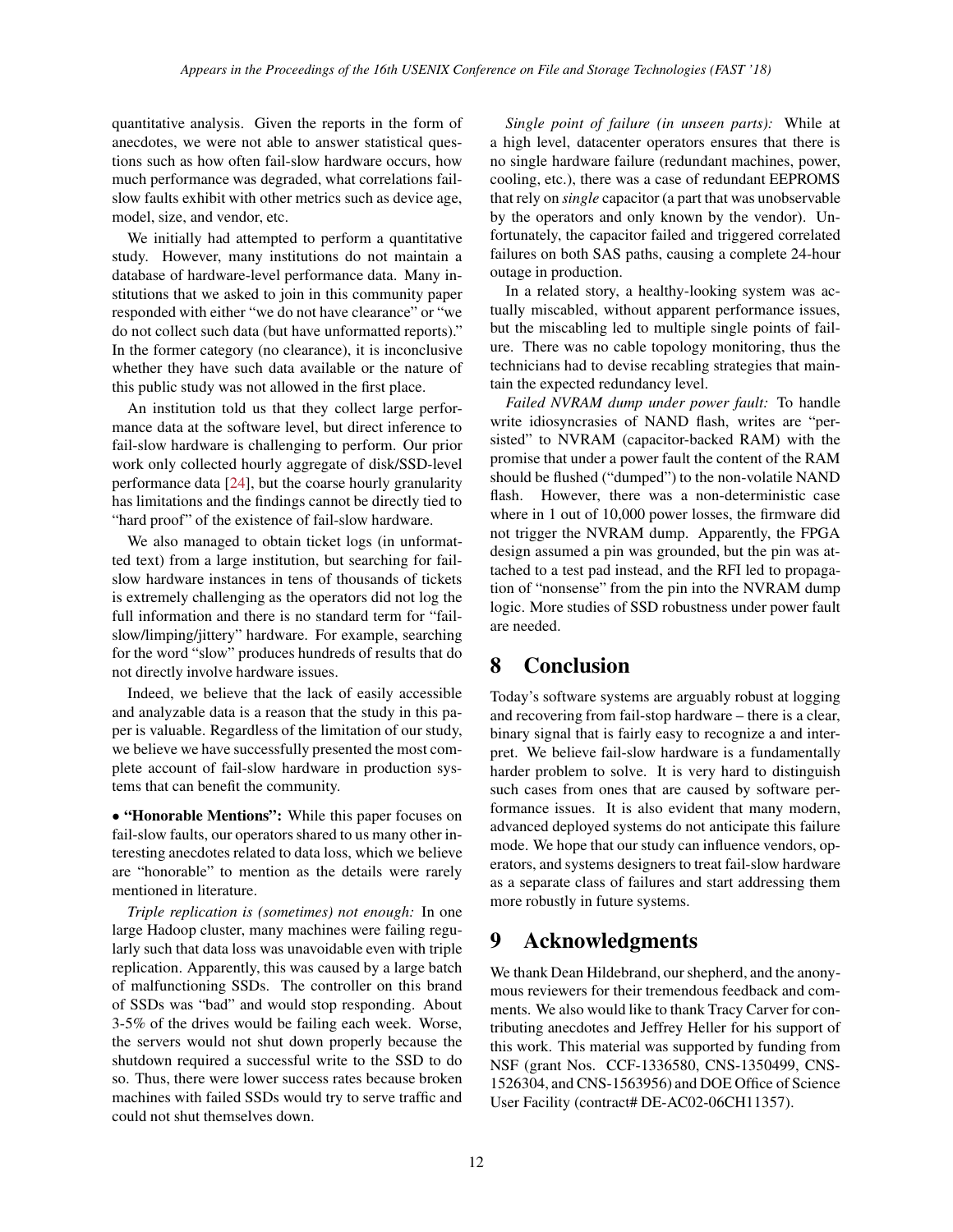# <span id="page-12-13"></span>References

- <span id="page-12-10"></span>[1] NAND Flash Media Management Through RAIN. Micron, 2011.
- <span id="page-12-0"></span>[2] [http://ucare.cs.uchicago.edu/projects/](http://ucare.cs.uchicago.edu/projects/failslow/) [failslow/](http://ucare.cs.uchicago.edu/projects/failslow/), 2018.
- [3] Ramnatthan Alagappan, Aishwarya Ganesan, Yuvraj Patel, Thanumalayan Sankaranarayana Pillai, Andrea C. Arpaci-Dusseau, and Remzi H. Arpaci-Dusseau. Correlated Crash Vulnerabilities. In *Proceedings of the 12th Symposium on Operating Systems Design and Implementation (OSDI)*, 2016.
- <span id="page-12-7"></span>[4] Remzi H. Arpaci-Dusseau and Andrea C. Arpaci-Dusseau. Fail-Stutter Fault Tolerance. In *The Eighth Workshop on Hot Topics in Operating Systems (HotOS VIII)*, 2001.
- <span id="page-12-18"></span>[5] Mona Attariyan and Jason Flinn. Automating Configuration Troubleshooting with Dynamic Information Flow Analysis. In *Proceedings of the 9th Symposium on Operating Systems Design and Implementation (OSDI)*, 2010.
- <span id="page-12-2"></span>[6] Lakshmi N. Bairavasundaram, Garth R. Goodson, Shankar Pasupathy, and Jiri Schindler. An Analysis of Latent Sector Errors in Disk Drives. In *Proceedings of the 2007 ACM Conference on Measurement and Modeling of Computer Systems (SIGMETRICS)*, 2007.
- <span id="page-12-3"></span>[7] Lakshmi N. Bairavasundaram, Garth R. Goodson, Bianca Schroeder, Andrea C. Arpaci-Dusseau, and Remzi H. Arpaci-Dusseau. An Analysis of Data Corruption in the Storage Stack. In *Proceedings of the 6th USENIX Symposium on File and Storage Technologies (FAST)*, 2008.
- <span id="page-12-16"></span>[8] Robert C. Baumann. Radiation-Induced Soft Errors in Advanced Semiconductor Technologies. *IEEE Transactions on Device and Materials Reliability (TDMR)*, 5(3), September 2005.
- <span id="page-12-14"></span>[9] Eric Brewer. Spinning Disks and Their Cloudy Future (Keynote). In *Proceedings of the 14th USENIX Symposium on File and Storage Technologies (FAST)*, 2016.
- <span id="page-12-11"></span>[10] Yu Cai, Yixin Luo, Saugata Ghose, and Onur Mutlu. Read Disturb Errors in MLC NAND Flash Memory: Characterization and Mitigation. In *Proceedings of the International Conference on Dependable Systems and Networks (DSN)*, 2015.
- <span id="page-12-12"></span>[11] Yu Cai, Yixin Luo, Erich F. Haratsch, Ken Mai, and Onur Mutlu. Data Retention in MLC NAND Flash Memory: Characterization, Optimization, and Recovery. In *Proceedings of the 15th International Symposium on High Performance Computer Architecture (HPCA-21)*, 2015.
- <span id="page-12-20"></span>[12] George Candea and Armando Fox. Crash-Only Software. In *The Ninth Workshop on Hot Topics in Operating Systems (HotOS IX)*, 2003.
- <span id="page-12-21"></span>[13] Christine S. Chan, Boxiang Pan, Kenny Gross, Kenny Gross, and Tajana Simunic Rosing. Correcting vibration-induced performance degradation in enterprise servers. In *The Greenmetrics workshop (Greenmetrics)*, 2013.
- <span id="page-12-6"></span>[14] Allen Clement, Edmund L. Wong, Lorenzo Alvisi, Michael Dahlin, and Mirco Marchetti. Making Byzantine Fault Tolerant Systems Tolerate Byzantine Faults. In *Proceedings of the 6th Symposium on Networked Systems Design and Implementation (NSDI)*, 2009.
- <span id="page-12-19"></span>[15] Daniel J. Dean, Hiep Nguyen, Xiaohui Gu, Hui Zhang, Junghwan Rhee, Nipun Arora, and Geoff Jiang. PerfScope: Practical Online Server Performance Bug Inference in Production Cloud Computing Infrastructures. In *Proceedings of the 5th ACM Symposium on Cloud Computing (SoCC)*, 2014.
- <span id="page-12-17"></span>[16] Jeffrey Dean and Sanjay Ghemawat. MapReduce: Simplified Data Processing on Large Clusters. In *Proceedings of the 6th Symposium on Operating Systems Design and Implementation (OSDI)*, 2004.
- <span id="page-12-8"></span>[17] Thanh Do, Mingzhe Hao, Tanakorn Leesatapornwongsa, Tiratat Patana-anake, and Haryadi S. Gunawi. Limplock: Understanding the Impact of Limpware on Scale-Out Cloud Systems. In *Proceedings of the 4th ACM Symposium on Cloud Computing (SoCC)*, 2013.
- <span id="page-12-4"></span>[18] Thanh Do, Tyler Harter, Yingchao Liu, Haryadi S. Gunawi, Andrea C. Arpaci-Dusseau, and Remzi H. Arpaci-Dusseau. HARDFS: Hardening HDFS with Selective and Lightweight Versioning. In *Proceedings of the 11th USENIX Symposium on File and Storage Technologies (FAST)*, 2013.
- <span id="page-12-15"></span>[19] Nosayba El-Sayed, Ioan A. Stefanovici, George Amvrosiadis, Andy A. Hwang, and Bianca Schroeder. Temperature Management in Data Centers: Why Some (Might) Like It Hot. In *Proceedings of the 2012 ACM International Conference on Measurement and Modeling of Computer Systems (SIGMETRICS)*, 2012.
- <span id="page-12-5"></span>[20] Aishwarya Ganesan, Ramnatthan Alagappan, Andrea C. Arpaci-Dusseau, and Remzi H. Arpaci-Dusseau. Redundancy Does Not Imply Fault Tolerance: Analysis of Distributed Storage Reactions to Single Errors and Corruptions. In *Proceedings of the 15th USENIX Symposium on File and Storage Technologies (FAST)*, 2017.
- <span id="page-12-9"></span>[21] Haryadi S. Gunawi, Mingzhe Hao, Tanakorn Leesatapornwongsa, Tiratat Patana-anake, Thanh Do, Jeffry Adityatama, Kurnia J. Eliazar, Agung Laksono, Jeffrey F. Lukman, Vincentius Martin, and Anang D. Satria. What Bugs Live in the Cloud? A Study of 3000+ Issues in Cloud Systems. In *Proceedings of the 5th ACM Symposium on Cloud Computing (SoCC)*, 2014.
- <span id="page-12-1"></span>[22] Haryadi S. Gunawi, Mingzhe Hao, Riza O. Suminto, Agung Laksono, Anang D. Satria, Jeffry Adityatama, and Kurnia J. Eliazar. Why Does the Cloud Stop Computing? Lessons from Hundreds of Service Outages.